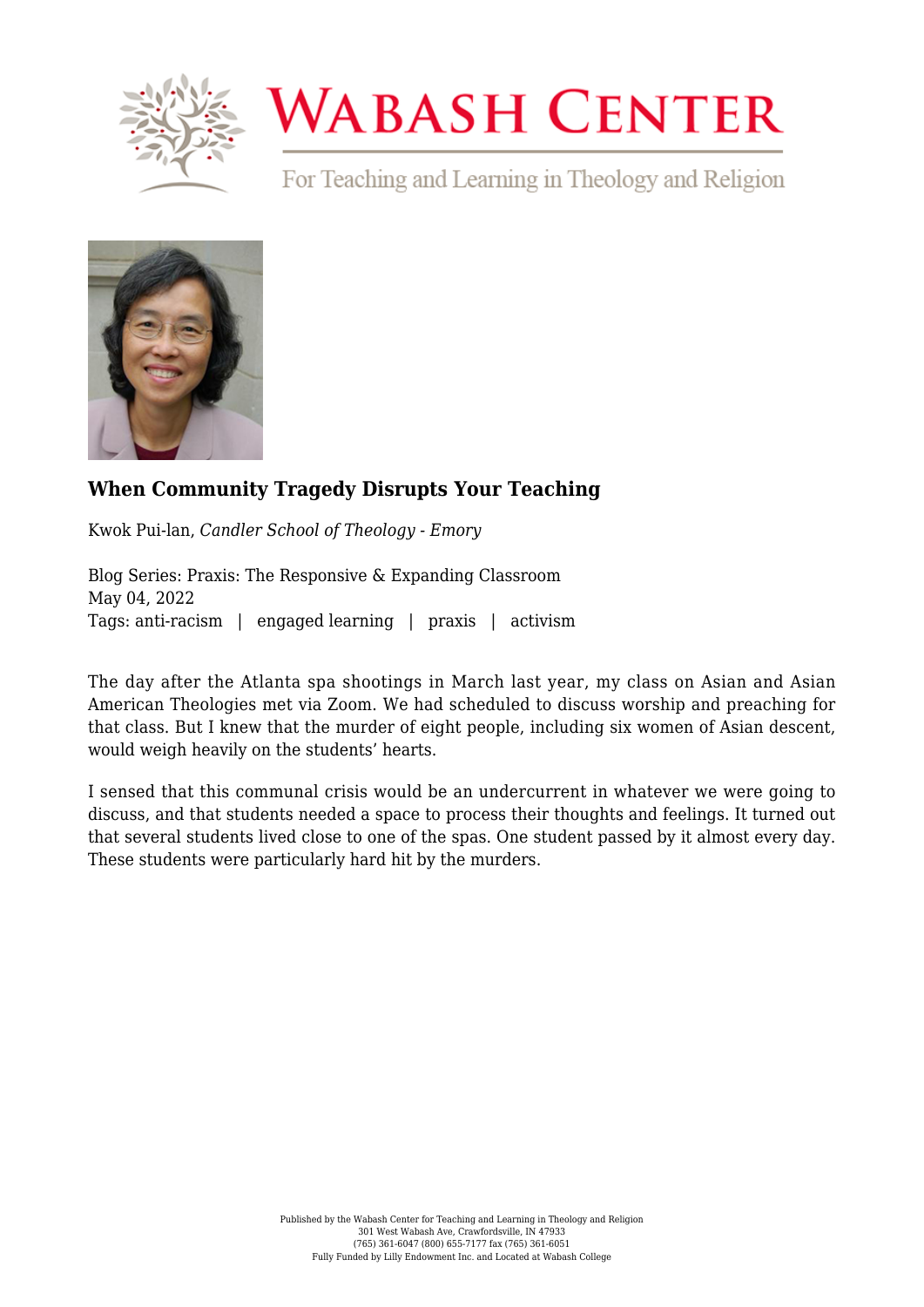

Students at Candler School of Theology held signs outside Gold Spa

The next day, two Asian and Asian American students in the class went to one of the spas to protest the shootings. One of them held a sign saying, "Stand with the Asian Community." A New York Times journalist took a photo of them and wrote about their protest in the newspaper. Later that weekend, other students also visited the site to remember the victims and speak out against anti-Asian violence.

Prompted by the students' activism, I gathered the Asian and Asian American faculty of my school to find ways to respond to rising anti-Asian hatred in the country. We decided to organize a webinar and invited scholars and a local activist to address "Anti-Asian Racism and Christian Responses." The response was beyond our expectations. More than 600 people of different racial backgrounds from across the US registered for the webinar and more than 430 people attended!

During the webinar, some clergy and leaders of white churches asked for resources on the Asian American community and churches. I felt the need to educate the public about the long history of discrimination against the Asian American community and the people's resilience. Living in the South, the discussion of racism usually follows a black and white binary, such that the oppression of Asian Americans, Latinx Americans, and Native Americans becomes invisible.

Orientalized stereotypes portray Asian women as obedient, compliant, and hypersexualized. Popular media casts them as the long-suffering Madame Butterfly or the seductive Suzie Wong. During the Vietnam War, sex tourism flourished around American military bases in the Philippines and other Southeast Asian countries. Asian women's bodies were exploited by American GIs for their "rest and recreation" during the brutal Vietnam war. Sex tourism created the myth that Asian women's flesh is available and there for the taking.

Robert Aaron Long, the white killer of the spa shootings, said that he has a "sex addiction" and that he thought the spas owned by Asians were "safer" than paying for sex elsewhere. A member of a Christian church, he has struggled with his addiction and lashed out at the spa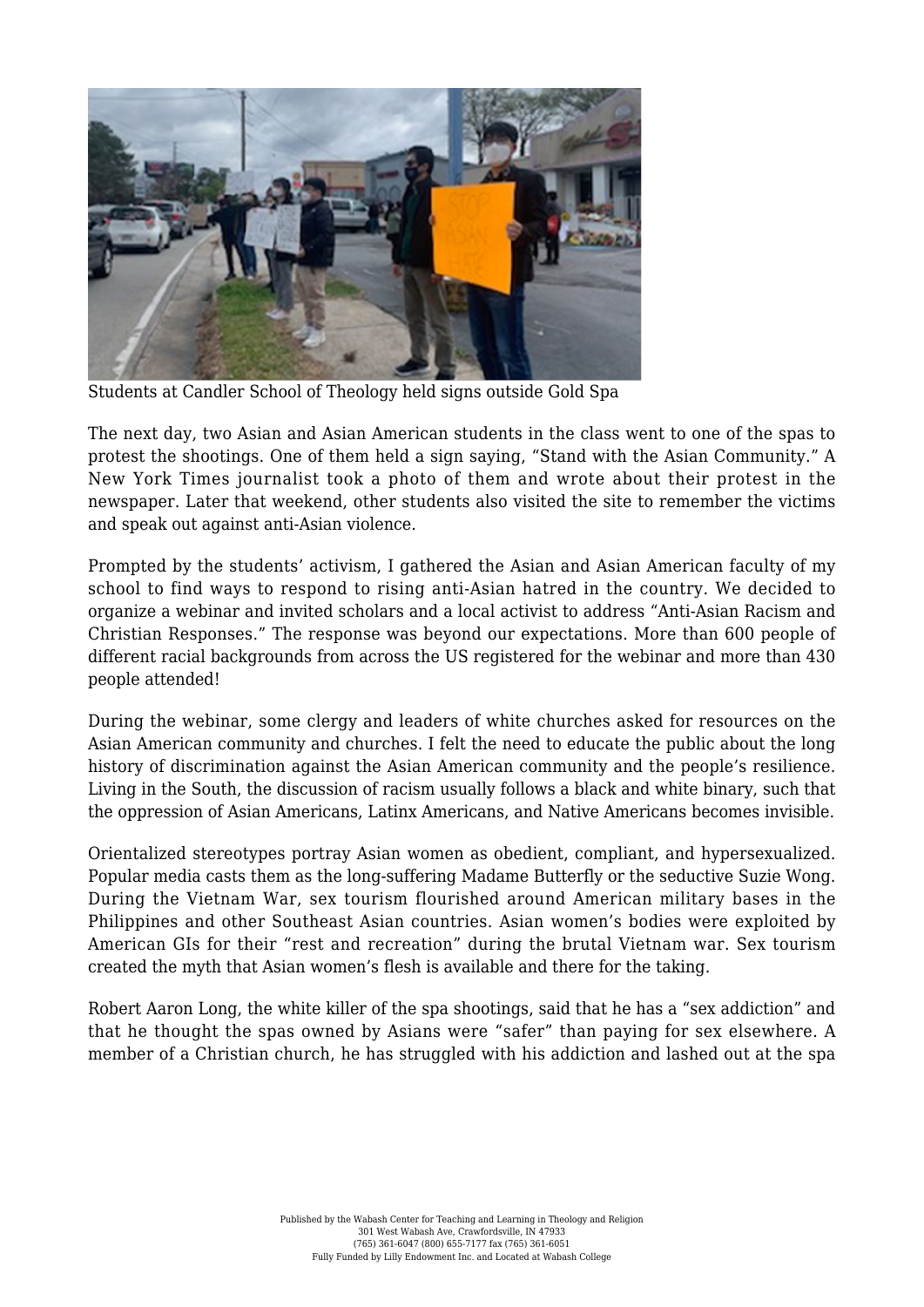businesses, which he viewed as sexual temptation.

To provide opportunities to learn about Asian and Asian American women, I facilitated an online course on Asian and Asian American Feminist Theologies in the summer of 2021. I invited guest speakers from both Asia and the US to speak about feminist theology, interpretation of the Bible, Christian ethics and sexuality, interreligious learning, and leadership and ministry. The online short course attracted hundreds of participants from Asia and North America. It provided a forum for dialogue across geographical, racial, cultural, and religious differences.

The pandemic forced us to shift our teaching online in the past years. While we lament the disruption and long for in-person contact, online teaching enables us to reach a wider audience. Millions are accustomed to using Zoom as a learning platform. My short course was truly transnational and the discussion was rich and riveting. The recordings of the course were uploaded to YouTube so that people can use them as resources. As scholars we have to begin thinking about the "community" we teach in a much broader sense.

It is important to remember that Asian feminist theology emerged during the height of the Vietnam war. Some of the pioneering theologians, such as Mary John Mananzan from the Philippines, addressed the sexual exploitation of women, sex tourism, and militarism. Today, Asian and Asian American female scholars and activists continue to protest sexual abuses and harassment of Asian women by militarism, the police, and other powerful men.



The altar created at the vigil service in the Cannon Chapel at Candler School of Theology

Close to the anniversary of the March spa shootings, I organized a vigil for the victims at my school's chapel. During the vigil, we prayed for other victims of war and violence, especially